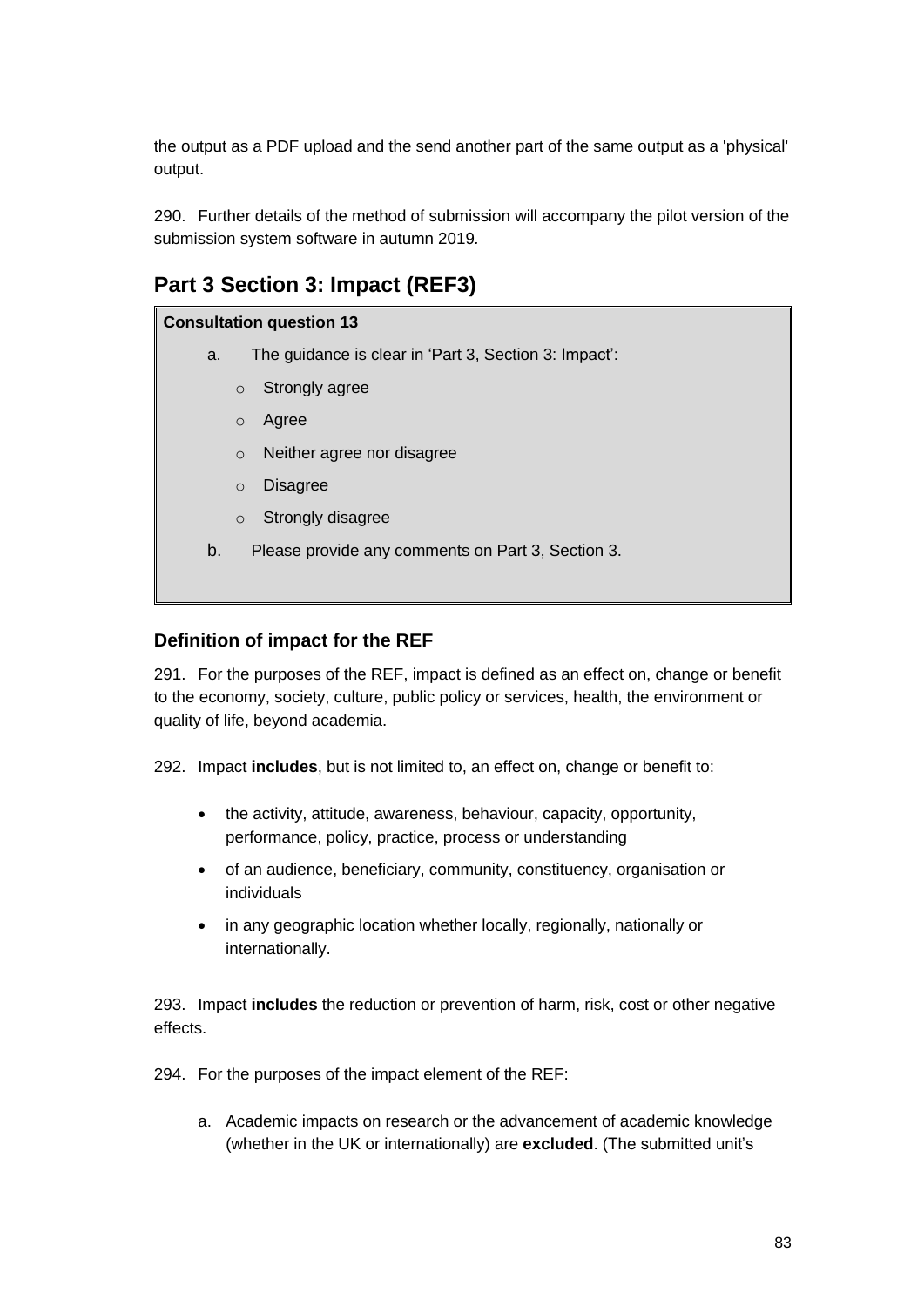contribution to academic research and knowledge is assessed within the 'outputs' and 'environment' elements of REF.)

b. Impacts on students, teaching or other activities both within and beyond the submitting HEI are **included.** The 'Panel criteria' (paragraphs 290 to 291) sets out the panels' expectations for impact in this area.

295. Impacts will be assessed in terms of their 'reach and significance' regardless of the geographic location in which they occurred, whether locally, regionally, nationally or internationally. The UK funding bodies expect that many impacts will contribute to the economy, society and culture within the UK, but equally value the international contribution of UK research.

296. The 'Panel criteria' provides further guidance in relation to how the panels will assess the case studies against the criteria of reach and significance and the kinds of impact that the panels would anticipate from research across the UOAs; this guidance is not restrictive, and any impact that meets the general definition at Annex C will be eligible.

## **Submission requirements for impact**

 $\overline{a}$ 

297. The REF aims to assess the impact of excellent research undertaken within each submitted unit. This will be evidenced by specific examples of impacts that have been underpinned by research undertaken within the unit over a period of time. The focus of the assessment is the impact of the submitted unit's research, not the impact of individuals or individual research outputs, although they may contribute to the evidence of the submitted unit's impact.

298. Each submission must include **impact case studies (REF3)** describing specific impacts that have occurred during the assessment period (1 August 2013 to 31 July 2020) that were underpinned by excellent research undertaken in the submitted unit. The underpinning research must have been produced by the submitting HEI during the period 1 January 2000 to 31 December 2020<sup>18</sup>.

299. Panels will assess all the evidence provided in the submitted case studies (REF3), and will form an impact sub-profile for each submission. Panels will apply their expert judgement based on all the information provided in the impact case studies, before confirming the impact sub-profiles.

300. When writing case studies, submitting units should refer to the guidelines for presenting quantitative data set out in the 'Guidelines for standardising quantitative indicators of impact within REF case studies' (available at www.ref.ac.uk, under

<sup>&</sup>lt;sup>18</sup> The end of the period for the underpinning research (31 December 2020) extends beyond the end of the period for the impact (31 July 2020). This is to align with the end of the publication period for outputs, and recognises that research may have had impact prior to the publication of the outputs.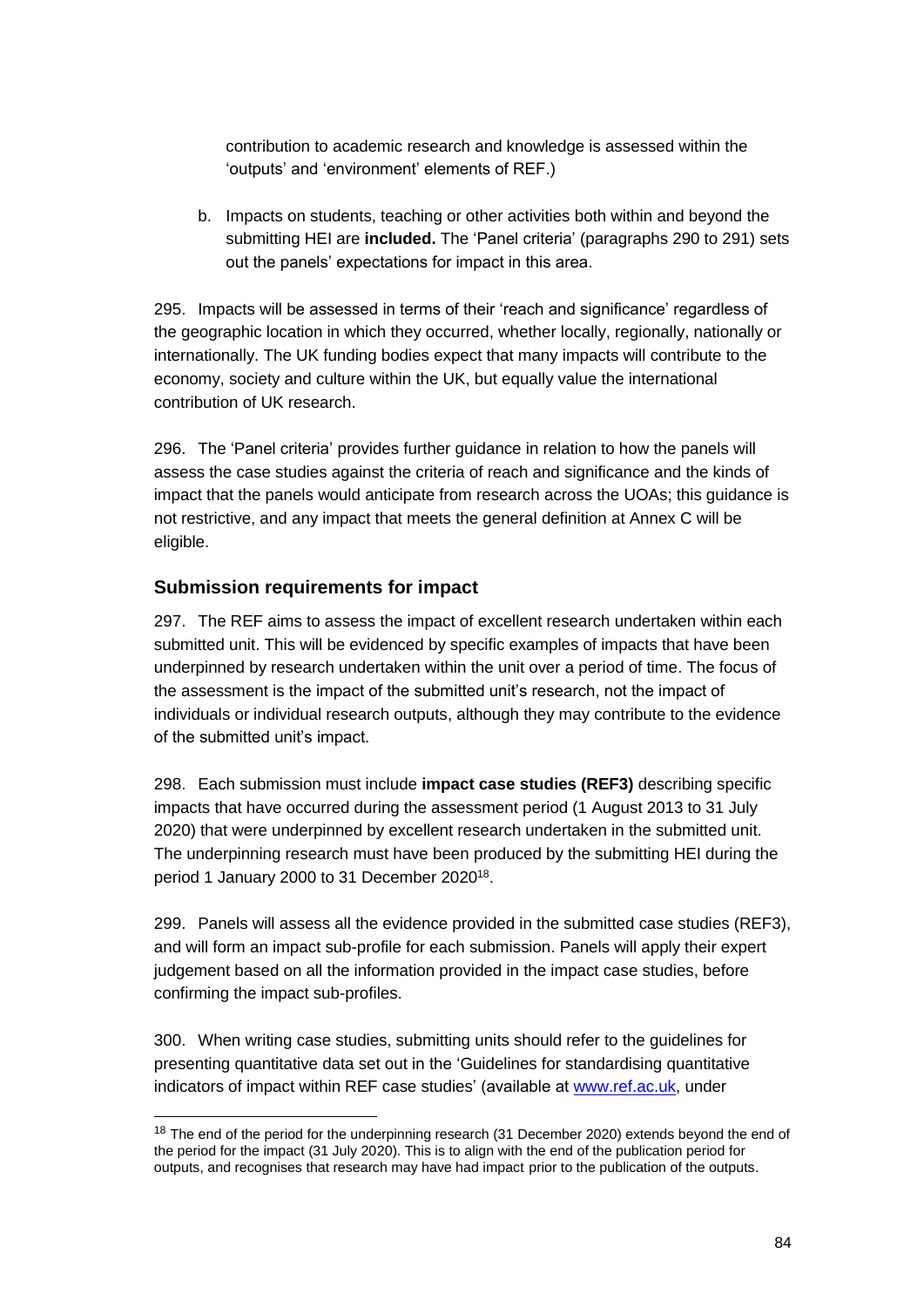Guidance). These guidelines have been developed to enable more consistent presentation of quantitative evidence in case studies, both to better inform the panels' assessment and to enable more effective analysis of the case studies post-REF 2021 by the funding bodies and other stakeholders.

#### **Impact case studies that include confidential information**

301. The following arrangements are in place to enable institutions to submit case studies that include confidential information, with the agreement of the relevant organisation(s):

a. All panel members, assessors, observers and the panel secretariat are bound by confidentiality arrangements. The current confidentiality and data security arrangements are included in the 'Panel criteria'. Panel members' obligations during the assessment phase will be expanded on, to include specific arrangements for their treatment of confidential or sensitive information in submissions. These expanded arrangements will be published in advance of the submission deadline.

b. Where there are main or sub-panel members or assessors who HEIs believe would have a conflict of interest in assessing specific case studies, HEIs can identify these when making submissions, and the case studies will not be made available to such individuals.

c. When making submissions, HEIs can identify specific case studies that either should not be published at all due to their confidential nature, or that should be redacted prior to publication. HEIs will need to provide redacted versions suitable for publication by 29 January 2021. Submitted case studies identified as 'not for publication' or the elements for 'redaction' will be destroyed by the REF team once no longer required for assessment purposes.

d. To protect panel members from potentially inappropriate exposure to intellectual property, sub-panel chairs may identify specific panel members who should not have access to, or should have access only to the redacted versions of, specific case studies that include commercially sensitive information.

302. In addition to the general arrangements set out in paragraph 301 above, there may be specific instances where research has had impacts of a sensitive nature where the material to be included in a case study could only be made available for assessment to individuals with national security vetting clearance. This may relate to the underpinning research, the nature of the impact, or both. The following arrangements apply, to enable the submission of such specific cases:

a. The submitting HEI must request advance permission from the REF director to submit such case studies, by providing outline information about the broad nature of the research and/or impact, the level of sensitivity of the intended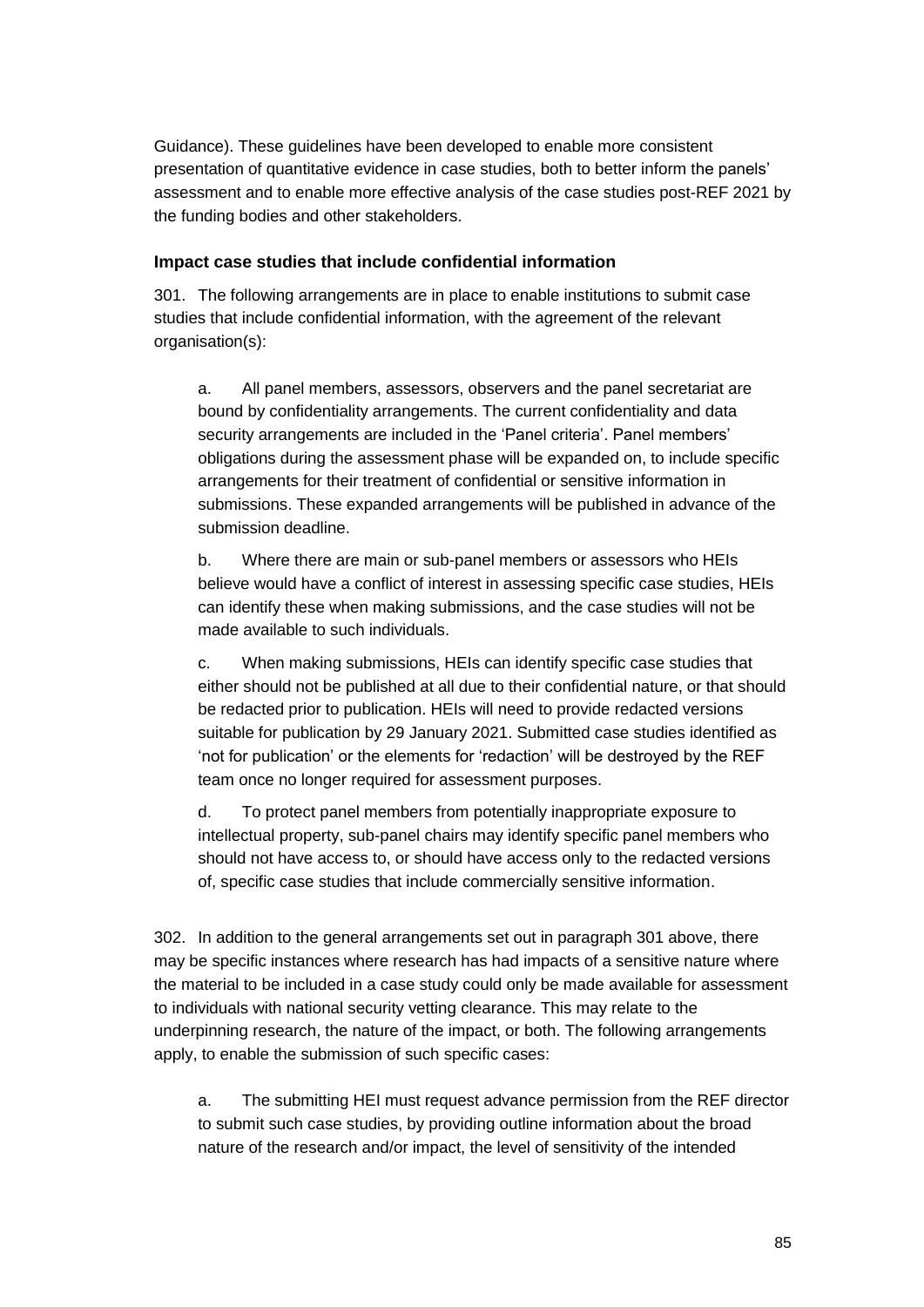material, and the level of clearance required of individuals to whom the full case study could be made available. These requests must be made by December 2019.

b. Permission will be granted to submit such case studies where the REF director considers, having consulted the relevant panel chairs, that:

i. the confidentiality arrangements outlined at paragraph 301 above are insufficient to enable the institution to submit the case study in the normal way for assessment by the panel **and**

ii. it is practicable to identify existing panellists or appoint additional assessors who have the appropriate clearance and expertise, and do not have direct conflicts of interest, to assess the material. Additional assessors would only be appointed for this purpose on the basis that they would also play a full role as assessors, taking part in the sub-panel's calibration exercise and assessing a range of material relevant to their expertise.

c. Where permission is granted, arrangements will be made for the HEI to make the case study available securely to the appropriate panel members/assessors. Only the outline information will be made available to the panel and no details about these case studies will be published.

d. HEIs should allow sufficient time for such case studies to go through the relevant organisation's internal release processes.

### **Number of case studies in a submission**

303. The number of case studies required in each submission will be determined by the number (FTE) of Category A submitted staff returned in the submission, as set out in Table 3. If a submission includes fewer than the required number of case studies, a grade of unclassified will be awarded to each required case study that is not submitted. Submissions may not include more than the required number of case studies.

### **Table 3: Number of case studies required in submissions**

| Number of Category A submitted<br>staff submitted (FTE) | Required number of case studies |
|---------------------------------------------------------|---------------------------------|
| Up to 19.99                                             | 2                               |
| 20 to 34.99                                             | 3                               |
| 35 to 49.99                                             | 4                               |
| 50 to 64.99                                             | 5                               |
| 65 to 79.99                                             | 6                               |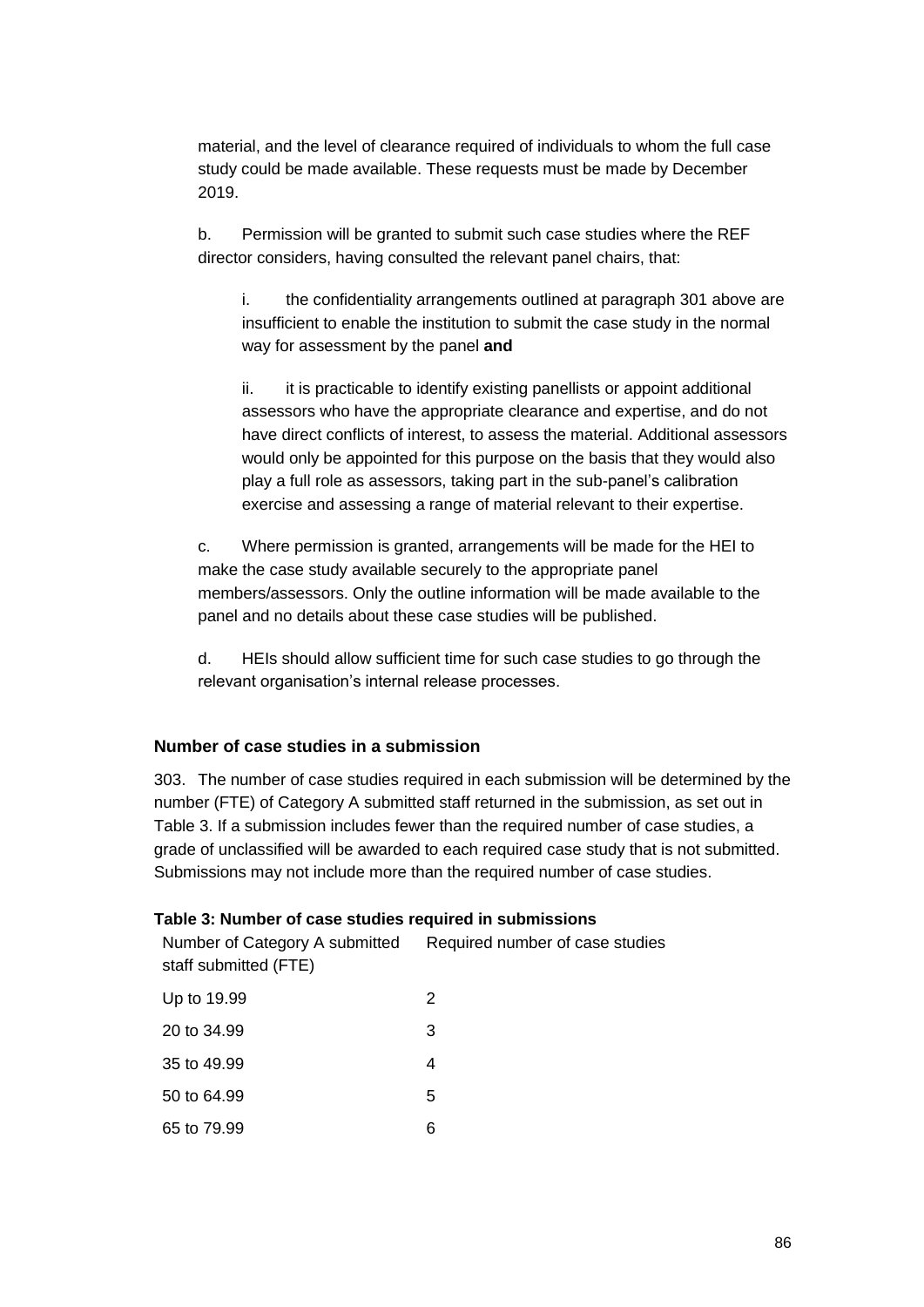| 80 to 94.99   |                                                          |
|---------------|----------------------------------------------------------|
| 95 to 109.99  | 8                                                        |
| 110 to 159.99 | 9                                                        |
| 160 or more   | 10, plus one further case study<br>per additional 50 FTE |

304. Submissions will **not** be expected to provide impact case studies that are representative of the spread of research activity across the whole submitted unit. Institutions should select the strongest examples of impact that are underpinned by the submitted unit's excellent research, and should explain within the environment template (REF5b) how the selected case studies relate to the submitted unit's approach to enabling impact from its research.

## **Eligibility definitions for case studies**

305. Each case study must provide details of a specific impact that:

- a. meets the definition of impact for the REF in Annex C
- b. occurred during the period 1 August 2013 to 31 July 2020 (see paragraph 306)
- c. was underpinned by excellent research produced by the submitting unit in the period 1 January 2000 to 31 December 2020 (see paragraphs 311 to 313).

306. Case studies must describe impacts that occurred specifically within the period 1 August 2013 to 31 July 2020. The impacts may have been at any stage of development or maturity during this period, so long as some effect, change or benefit meeting the definition of impact at Annex C took place during that period. This may include, for example, impacts at an early stage, or impacts that may have started prior to 1 August 2013 but continued into the period 1 August 2013 to 31 July 2020. Case studies will be assessed in terms of the reach and significance of the impact that occurred only during the period 1 August 2013 to 31 July 2020, and not in terms of any impact prior to this period or potential future or anticipated impact after this period.

307. More than one submitted unit (within the same HEI or in different HEIs) may include the same impact within their respective case studies, so long as **each** submitted unit produced excellent research that made a distinct and material contribution to the impact.

#### **Impact case studies continued from REF 2014**

308. All impact case studies submitted in REF 2021 must meet the same eligibility criteria, including the length of the window for underpinning research and the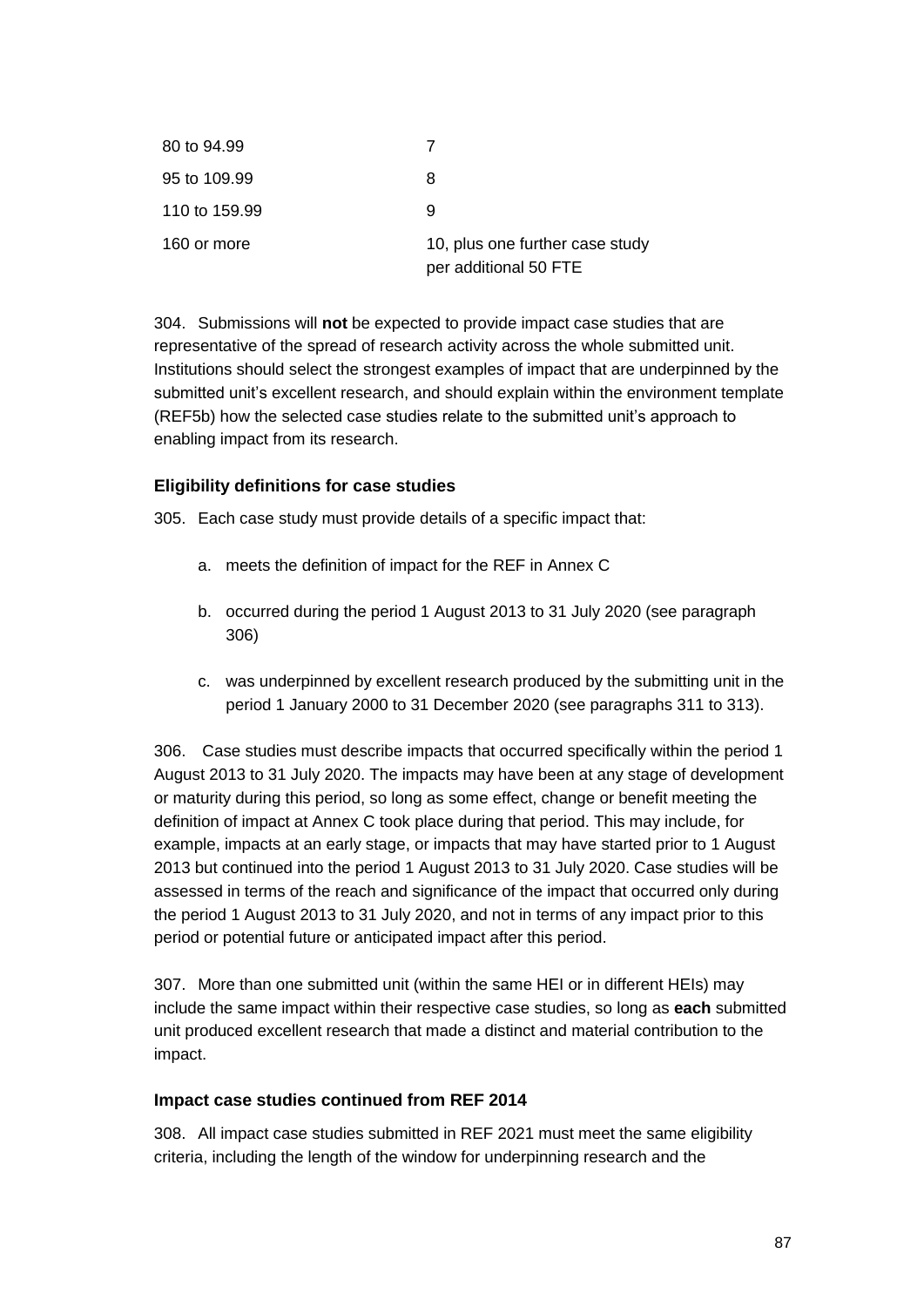assessment period for the impact described (see paragraph 305). Where they meet this eligibility criteria, case studies continued from examples submitted in 2014 will be eligible for submission in REF 2021

309. Submitting units will be required to identify continued case studies in the case study template. This information will be made available to sub-panels and will be used by the funding bodies in post-assessment evaluations. The 'Panel criteria' (paragraphs 281 to 284) sets out further information about the main panels' expectations in relation to receiving continued case studies.

310. Case studies will be considered to be continued if:

- a. the body of underpinning research is the same as described in a 2014 case study. This should not be understood solely in relation to the referenced outputs, but means that the continued case study does not describe any new research having taken place since the previous case study that has made a distinct and material contribution to the impact **and**
- b. there is significant overlap in the impact described, so that the impact types and beneficiaries are broadly the same as described in the 2014 case study.

## **Underpinning research**

311. To be eligible for assessment as an impact, the impact described in a case study must have been underpinned by excellent research produced by the submitting unit, during the period 1 January 2000 to 31 December 2020 (see footnote 18). Underpinning research may be a body of work produced over a number of years or may be the output(s) of a particular project. It may be produced by one or more individuals.

312. Each case study must describe the underpinning research, include references to one or more key research outputs, provide evidence of the quality of that research, and explain how that research underpinned or contributed to the impact. Further guidance on the information required in case studies is at Annex G. The following definitions apply:

a. 'Research produced by the submitting unit in the period 1 January 2000 to 31 December 2020' means that staff carried out research within the scope of the relevant UOA descriptor, while working in the submitting HEI (even if those staff have since left). This research must be evidenced by outputs referenced in the case study, published between 1 January 2000 and 31 December 2020, while working in the submitting HEI. The staff may, but need not, have been selected for a previous RAE or REF 2014. The research outputs may, but need not, have been submitted to a previous RAE or REF 2014.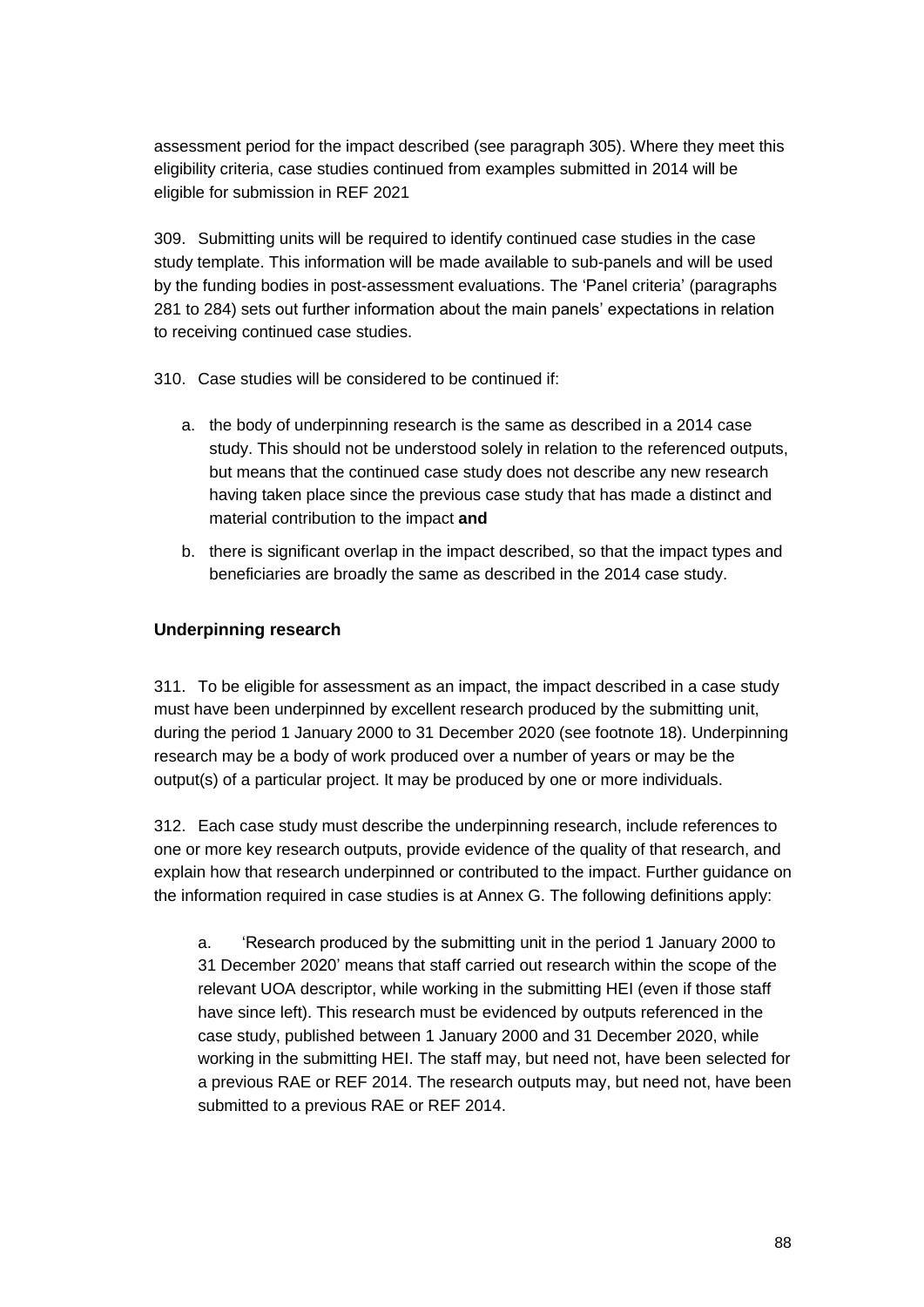i. Research by staff 'working in the submitting HEI' may include research undertaken by staff who would be considered 'Category C', on the basis that their research was clearly focused in the submitting HEI. The individuals need not be working in the submitting HEI on the census date but must have been at the time they carried out the underpinning research.

ii. Research undertaken solely by research students is **not** considered as having been carried out by staff while working in the submitting HEI.

iii. If staff employed by the submitting HEI on the census date conducted all of the research underpinning an impact before joining the institution, the submitting HEI may not submit the impact of this research. (In this case, the institution where the staff conducted the research may submit the impact.)

b. 'Excellent research' means that the quality of the research is at least equivalent to two star: 'quality that is recognised internationally in terms of originality, significance and rigour'. Each case study must include references to one or more research outputs that best illustrate the research underpinning the impact and were produced by the submitting HEI, and evidence of the quality of the research as requested in the 'Panel criteria'. Panels will consider the evidence of research quality, and may review outputs referenced in a case study. A panel will grade a case study as unclassified if it judges that the underpinning research as a whole was not of at least two-star quality.

c. 'Underpinned by' means that the research made a distinct and material contribution to the impact taking place, such that the impact would not have occurred or would have been significantly reduced without the contribution of that research. The relationship between research and impact can be indirect or nonlinear. Each case study must explain how (through what means) the research led to or contributed to the impact, and include appropriate sources of information external to the HEI to corroborate these claims (see Annex G). Where the panel judges that the submitted unit's research did not make a distinct and material contribution to the impact, the case study will be graded as unclassified.

313. Where a submitting HEI is the result of a merger between former HEIs, the submitting HEI can submit impacts from the research undertaken by the former, now merged, HEIs.

314. Where a submitting HEI has taken over a research unit – whether from another HEI or from elsewhere – the submitting HEI can submit impacts from research that was undertaken by the absorbed unit before it became part of the submitting HEI, with prior agreement from the relevant UK funding body.

315. Prior agreement must be sought by providing details of the nature of the research unit and of when and how it became part of the submitting HEI, to info@ref.ac.uk, no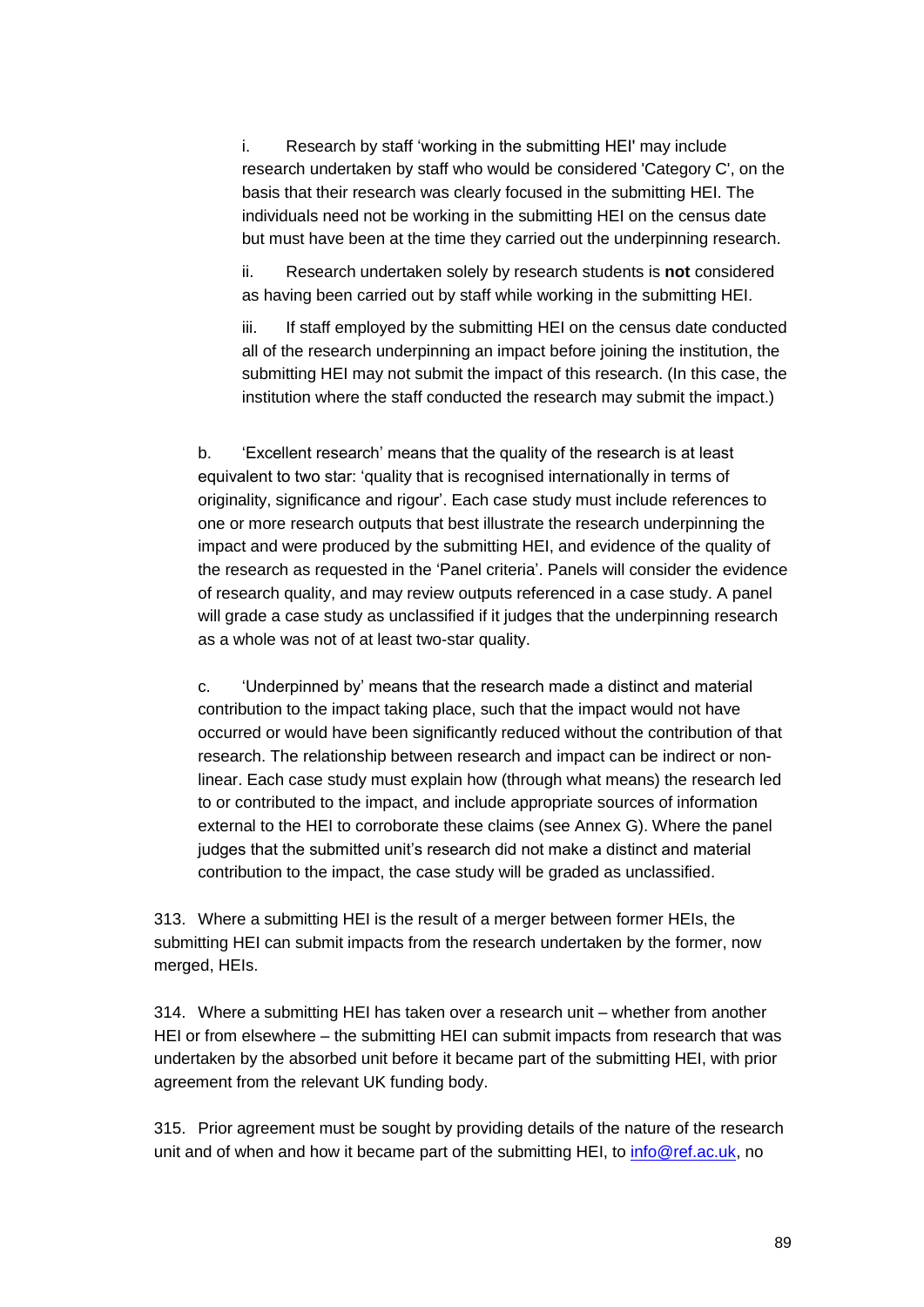later than 30 June 2020. The REF team will liaise with the relevant funding body and communicate the decision to the HEI.

316. In each case, the funding bodies will take into consideration whether a distinct unit was absorbed by the submitting HEI in its entirety, and the extent to which there has been genuine structural change.

317. For clarity, these arrangements do not apply to impacts from research carried out by individuals before they joined the submitting HEI. See paragraph 312.a.iii.

318. There are many ways in which research may have underpinned impact, including but not limited to:

- a. Research that contributed directly or indirectly to an impact. For example, a submitted unit's research may have informed research in another submitted unit (whether in the same or another HEI), which in turn led to an impact. In this case, both submitted units may show that their research made a distinct and material contribution to the impact.
- b. Bodies of work produced over a number of years, or in the output(s) of a particular project, conducted by one or more individuals, teams or groups, within one or more submitted units that led to or underpinned an impact. More than one submitted unit (within the same HEI or in different HEIs) may include the same impact within their respective case studies, so long as each submitted unit produced excellent research that made a distinct and material contribution to the impact.
- c. Impacts on, for example, public awareness, attitudes, understanding or behaviour that arose from engaging the public with research. In these cases, the submitting unit must show that the engagement activity was, at least in part, based on the submitted unit's research and drew materially and distinctly upon it. Further guidance and examples are set out in the 'Panel criteria', Annex A.
- d. Researchers that impacted on others through the provision of professional advice or expert testimony. In such a case, the submitting unit must show that the researcher's appointment to their advisory role, or the specific advice given, was at least in part based on the submitted unit's research and drew materially and distinctly upon it.
- e. Research that led to impact through its deliberate exploitation by the HEI or through its exploitation by others. The submitting HEI need not have been involved in exploiting the research, but must show that its research made a distinct and material contribution to the impact.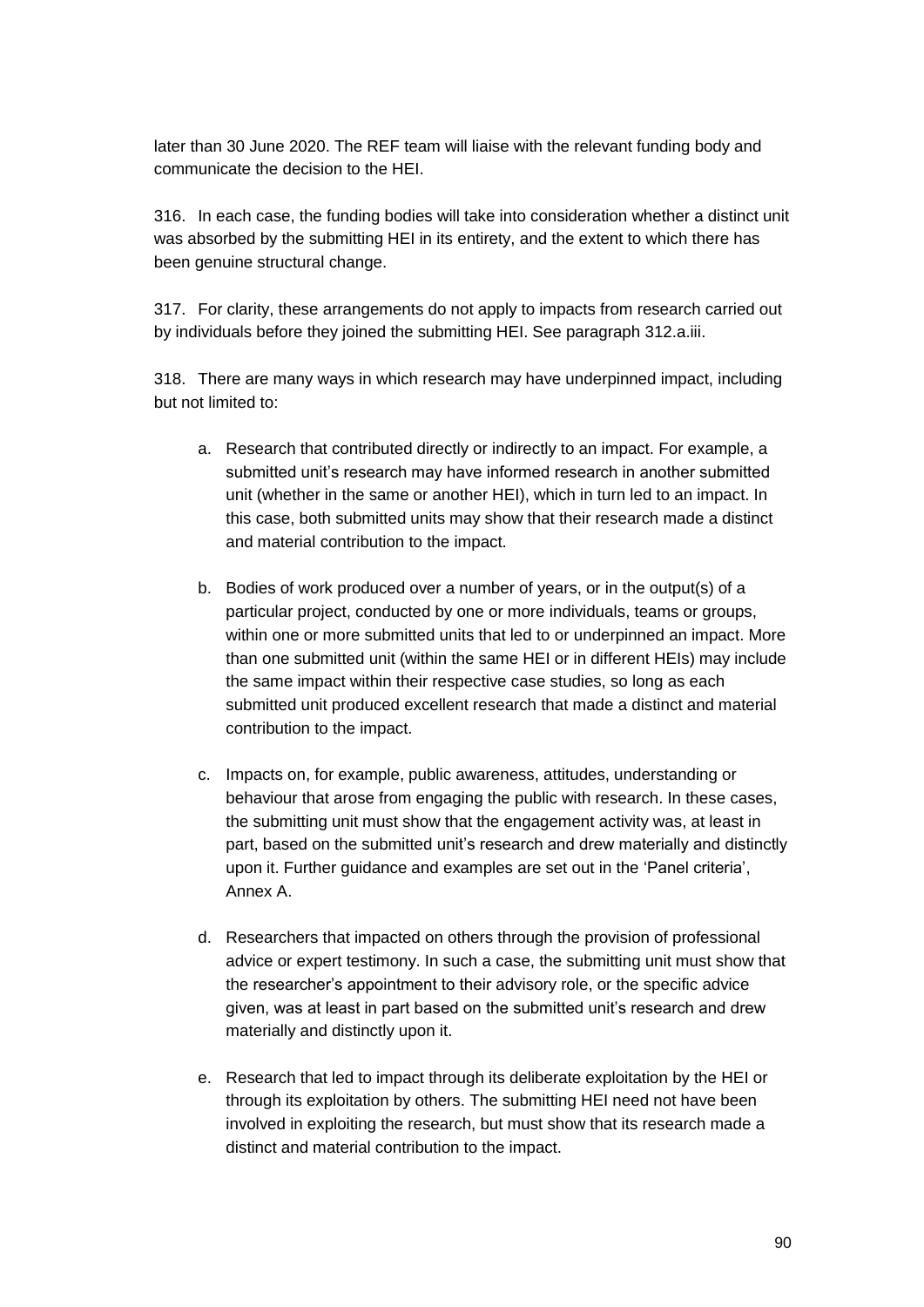319. Institutions must submit impact case studies in the appropriate UOAs. Impacts from research undertaken at the submitting HEI may be submitted either in the REF UOA that relates to the underpinning research, or, if this differs, to the REF UOA that relates to the staff who conducted the research.

## **Case study data requirements (form REF3)**

320. Submitting units are required to submit case studies using a generic template. The template, annotated with guidance, is at Annex G. The template has been developed following REF 2014 with the addition of the following required fields to enable submitting units in all UOAs to provide key information about the eligibility of the case study:

- institution
- unit of assessment
- title of case study
- period when the underpinning research was undertaken
- names and roles of staff conducting the underpinning research from the submitting unit ('role' at time when the underpinning research was conducted)
- period when staff involved in the underpinning research were employed by the submitting HEI
- period when the impact occurred
- whether the case study is continued from a case study submitted in 2014.

321. The remaining sections of the template will allow HEIs to clearly explain and demonstrate the impact of their research through a narrative that includes indicators and evidence as appropriate to the case being made, and in a format that is suitable for panels to assess them.

322. Where applicable, submitting units are required to complete the following additional contextual data fields:

- name(s) of funder(s)
- name(s) of funding programme(s)
- grant number(s)
- amount of grant (in GBP (Sterling))
- ORCID for each named researcher
- name(s) of formal partner(s)
- country/countries where the impact occurred.